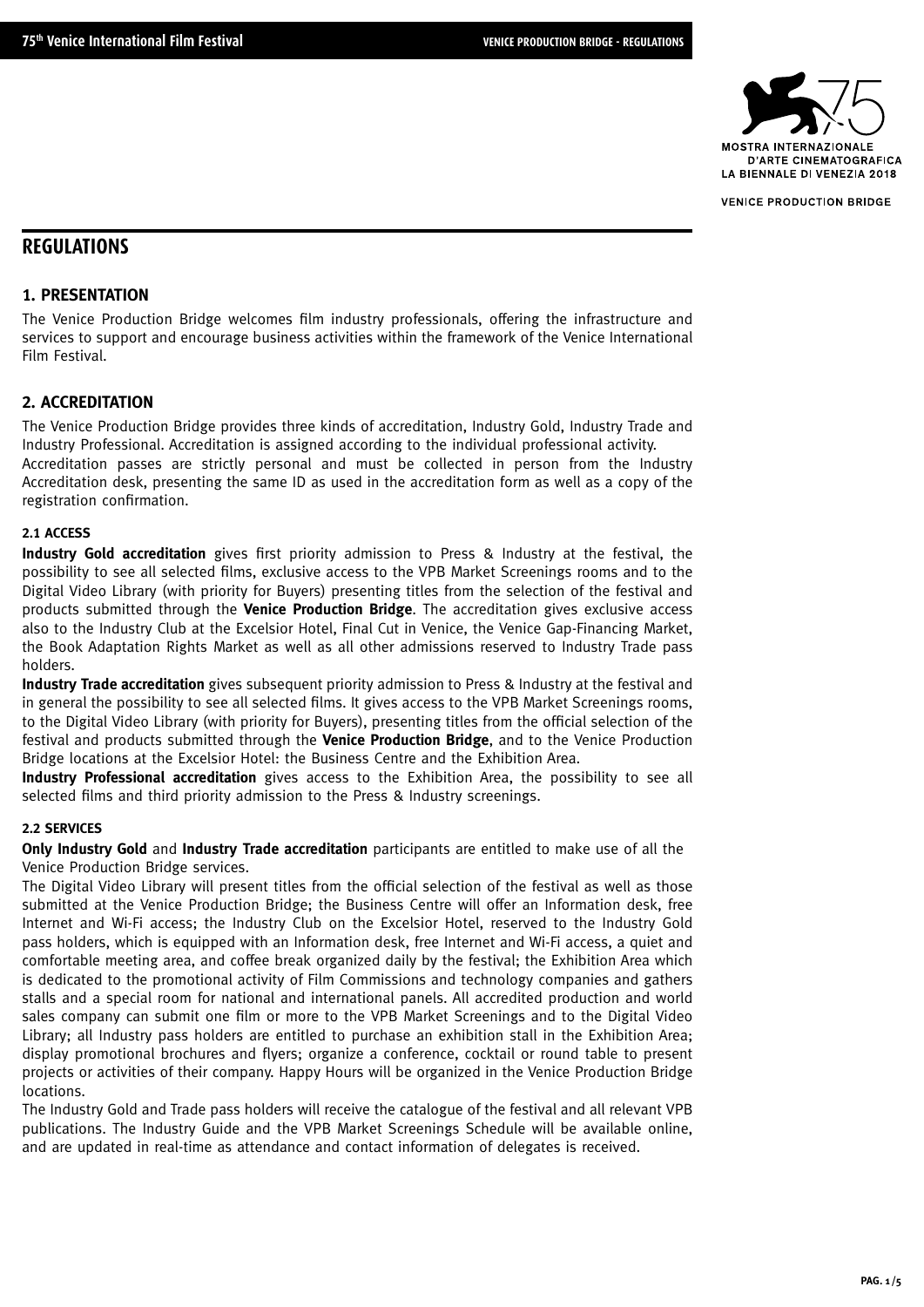

**2.3 REGISTRATION FEES** Early Bird Deadline: Wednesday 4th July 2018

**Industry Gold Accreditation** Registration 5**350,00 Early Bird\*** Registration until 4<sup>th</sup> July 2018 €290 .00

**\*to benefit from the early bird fee and the Company listing in the Industry Guide you have to make**  the online payment until and not later Friday 10<sup>th</sup> August 2018

**Industry Trade Accreditation Registration €280,00 Early Bird\*** Registration until 4<sup>th</sup> July 2018 €230,00

**\*to benefit from the early bird fee and the Company listing in the Industry Guide you have to make**  the online payment until and not later Friday 10<sup>th</sup> August 2018

**Industry Trade/ Gold at an reduced registration fee (Trade** 5**170 / Gold** 5**240) is available for those who have acquired an exhibition stall**

**Industry Professional Accreditation Registration €220,00 Early Bird\*** Registration until 4<sup>th</sup> July 2018 €170,00

**\*to benefit from the early bird fee you have to make the online payment until and not later Friday 10th August 2018**

**Please see the Accreditation Regulations at:** http://www.labiennale.org/en/cinema/accreditation/industry.html

## **3. SUBMITTING A FILM TO THE VPB MARKET SCREENINGS**

### **3.1 PRELIMINARY REMARKS**

All producers and world-sales agents accredited through the Venice Production Bridge may submit films produced **after January 1st 2018** to the VPB Market Screenings, respecting the copyright of all interested parties. It is also possible submitting films and organize private screenings for selected buyers. The Venice Production Bridge offers some screening rooms with different seats capacity. All films are submitted through the *Industry Services Form*.

#### **3.2 SUBMISSION DEADLINE**

The *Industry Services Form* has to be sent to the Venice Production Bridge by **no later than 3rd August 2018** and the *VPB Market Screening Entry Form* must be filled in on our website as well by and **no later than the 10th August 2018**. Submitted materials will be returned after the festival only if this has been requested beforehand, by filling in the relevant section of the *Industry Services Form*.

## **3.3 ARRIVAL OF FILMS**

All audio-visual material must arrive to the Venice Production Bridge by no later than 17<sup>th</sup> August **2018**. All shipping costs to and from the festival location (including those incurred by custom charges from Non-European countries and those to and from the Airport of Venice) are charged to the sender of the film.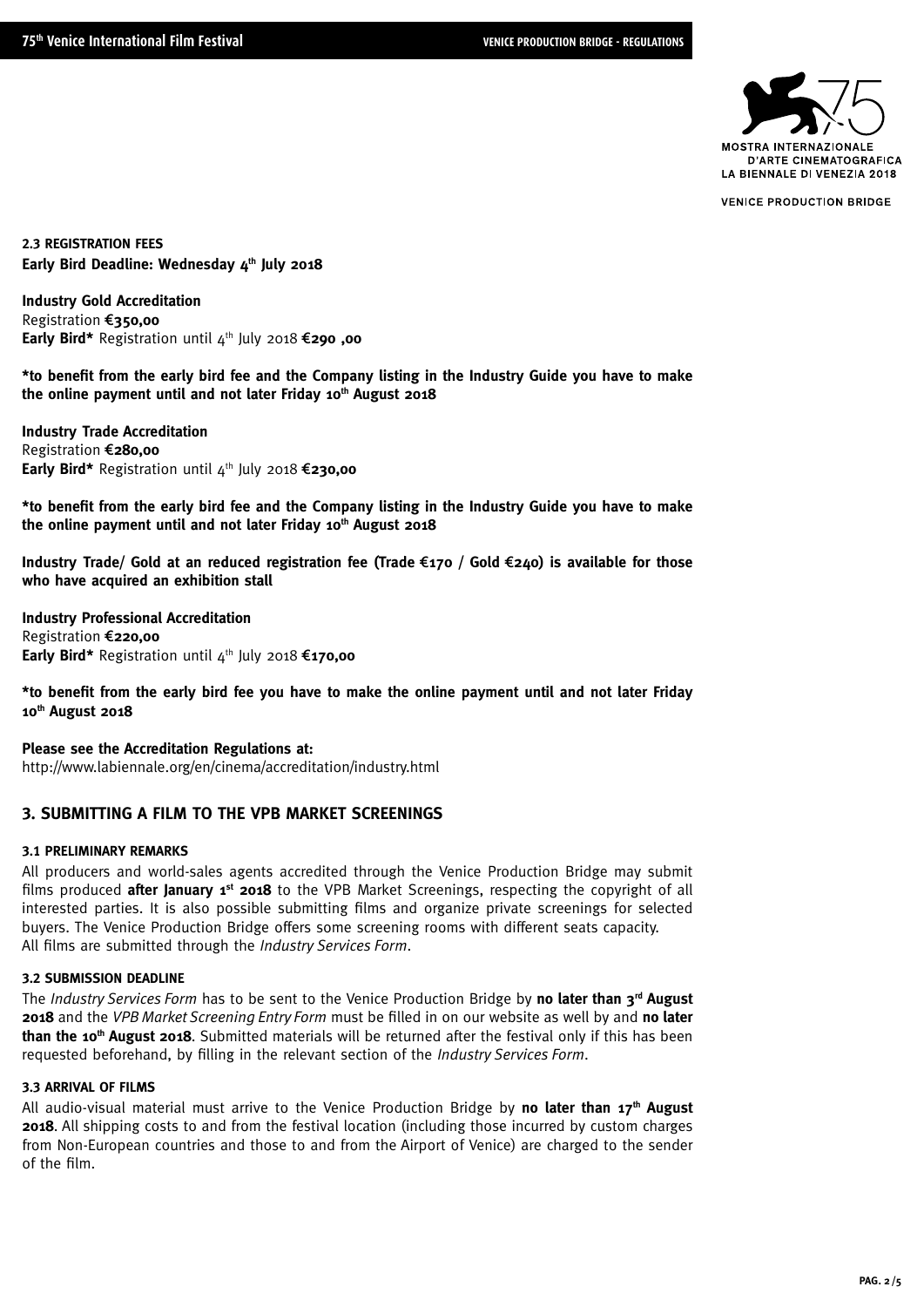

All audio-visual material has to be sent directly to the address of the office at:

## **Venice Production Bridge**

Fondazione La Biennale di Venezia 75th Venice International Film Festival Palazzo del Cinema, Lungomare Marconi I – 30126 Lido di Venezia Tel. +39 041 2726595 – Fax +39 041 5218800 vpboffice@labiennale.org www.labiennale.org

## **The sender must inform the Venice Production Bridge, by e-mail or fax, of the title of the film, the date and means of shipping and the AWB number in case of air-freight or courier service.**

#### **3.4 COSTS AND PAYMENT**

Payment for submitting a film to the VPB Market Screenings must be made in full and in advance **by 10th August, 2018**. All prices can be found in the *Industry Services Form*.

#### **3.5 RETURNS**

If the return of the audio-visual material has been requested beforehand, we remind you that this is at the full expense of the sender, following the original instructions of the relevant section of the *Industry Services Form*.

#### **3.6 RESPONSIBILITY**

Submitting a film to the VPB Market Screenings is at the full responsibility of the participant, who guarantees to have taken all preliminary measures of a legal and technical nature. The organization cannot be held responsible for the cancellation of the submission, if the technical

information supplied is incorrect. Payment for submitting the film will be not refund in any case.

#### **3.7 EXCLUSIONS**

Films **produced before the 1st of January 2018** are excluded from the VPB Market Screenings.

Also excluded are films that have previously been shown at the Venice International Film Festival or films that infringe international conventions on intellectual or copyright.

The Venice International Film Festival retains the right to refuse films for any reason, as well as those that disturb public order, encourage violence, offend religions, infringe human rights or have pornographic content. Payment for submitting the film will be not refund in any case.

## **4. SUBMITTING A FILM TO THE DIGITAL VIDEO LIBRARY**

## **4.1 PRELIMINARY REMARKS**

All producers and world-sales agents accredited through the Venice Production Bridge may submit films **produced after September 11<sup>th</sup> 2017** or other audio-visual content to the Digital Video Library, respecting the copyright of all interested parties. It is also possible submitting films and organize private screenings for selected buyers. All films are submitted through the *Industry Services Form*. The Digital Video Library will be presented on Festival Scope Pro (pro.festivalscope.com), the B2B internet platform for film professionals worldwide, during the Venice International Film Festival for Industry Gold and Trade delegates registered through the Venice Production Bridge. All films are submitted through the DVL Form. An individual password will be given by Festival Scope Pro to the Industry Gold and Trade delegates in order to access to the titles registered through the Digital Video Library.

### **4.2 SUBMISSION DEADLINE**

The *Industry Services Form* has to be sent to the Venice Production Bridge by **no later than 3rd August 2018** and the *DVL Entry Form* must be filled in on our website by and **no later than the 15th August 2018**. Submitted materials will be returned after the festival only if this has been requested beforehand, by filling in the relevant section of the *Industry Services Form*.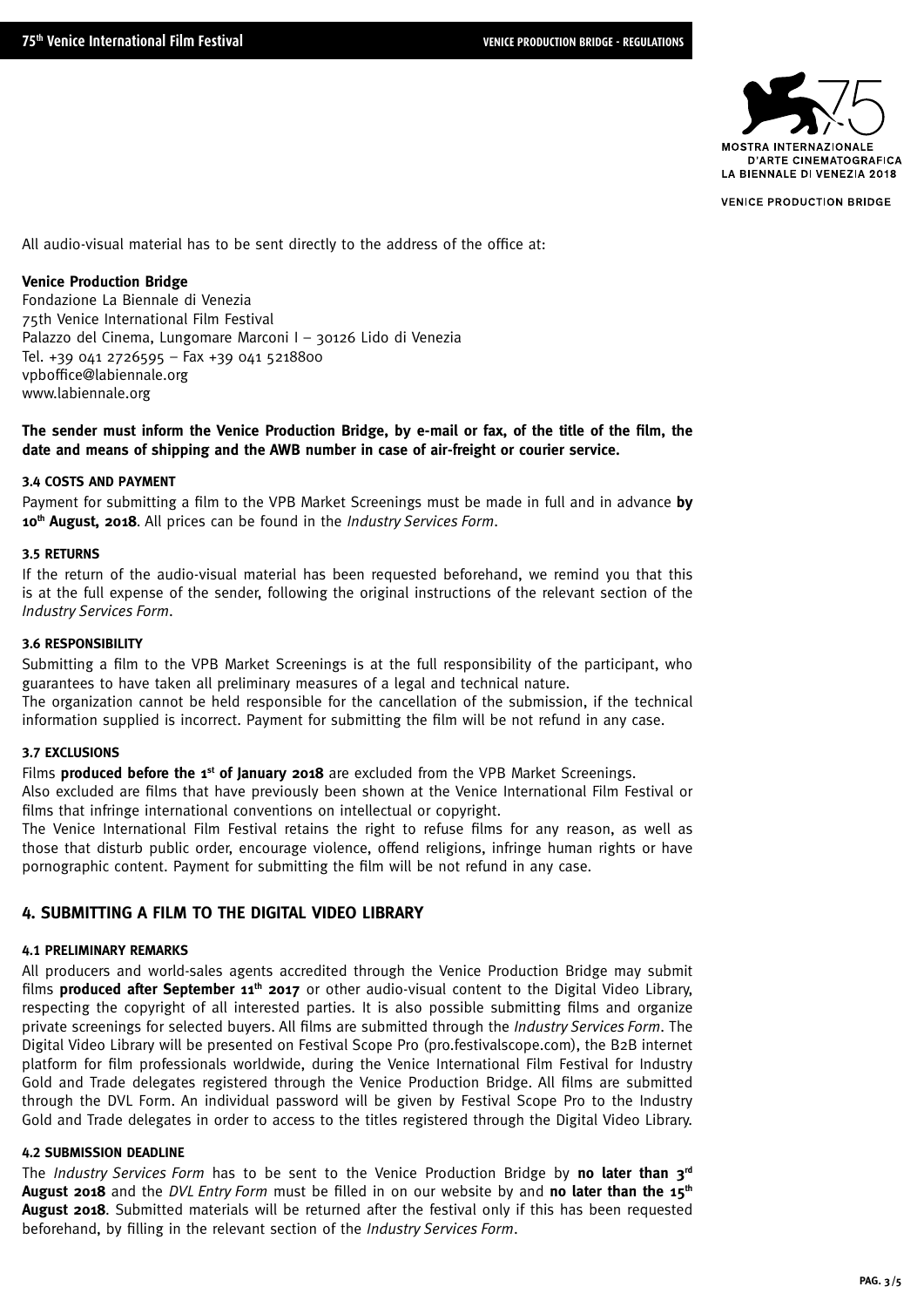

#### **4.3 ARRIVAL OF FILMS**

All audio-visual material must be sent to the Venice Production Bridge by **no later than 15th August 2018**. All shipping costs to and from the festival location ( including those incurred by custom charges from Non-European countries and those to and from the Airport of Venice) are charged to the sender of the film.

All audio-visual material has to be sent directly to the address of the office at:

## **Venice Production Bridge**

Fondazione La Biennale di Venezia 75th Venice International Film Festival Palazzo del Cinema, Lungomare Marconi I – 30126 Lido di Venezia Tel. +39 041 2726595 – Fax +39 041 5218800 vpboffice@labiennale.org www.labiennale.org

## **The sender must inform the Venice Production Bridge, by e-mail or fax, of the title of the film, the date and means of shipping and the AWB number in case of air-freight or courier service.**

#### **4.4 COSTS AND PAYMENT**

Payment for submitting a film to the Digital Video Library must be made in full and in advance **by 15th August, 2018**.

All prices can be found in the *Industry Services Form*.

#### **4.5 RETURNS**

If the return of the audio-visual material has been requested beforehand, we remind you that this is at the full expense of the sender, following the original instructions of the relevant section of the *Industry Services Form*.

### **4.6 RESPONSIBILITY**

Submitting a film to the Digital Video Library is at the full responsibility of the participant, who guarantees to have taken all preliminary measures of a legal and technical nature.

The organization cannot be held responsible for the cancellation of the submission, if the technical information supplied is incorrect. Payment for submitting the film will be not refund in any case.

## **4.7 EXCLUSIONS**

Films produced **before the 11<sup>th</sup> of September 2017** are excluded from the Digital Video Library. Also excluded are films that have previously been shown at the Venice International Film Festival or films that infringe international conventions on intellectual or copyright.

The Venice International Film Festival retains the right to refuse films for any reason, as well as those that disturb public order, encourage violence, offend religions, infringe human rights or are of pornographic content.

Payment for submitting the film will be not refund in any case.

## **5. PROMOTION AND PUBLICITY**

## **5.1 PROMOTIONAL MATERIAL**

Industry Trade/ Gold pass holders are responsible for transportation costs, custom charges, the distribution and all other costs that could be connected with their promotional material. The promotional material, in English and Italian, to be distributed to accredited guests, must be sent to the Venice Production Bridge **no later than 16<sup>th</sup> August, 2018**.

## **5.2 INDUSTRY BAGS**

All Industry Trade/ Gold pass holders can send promotional material to be distributed through the bags given to Industry Trade/ Gold participants. The Venice Production Bridge cannot guarantee to place material sent after **16th August, 2018**.